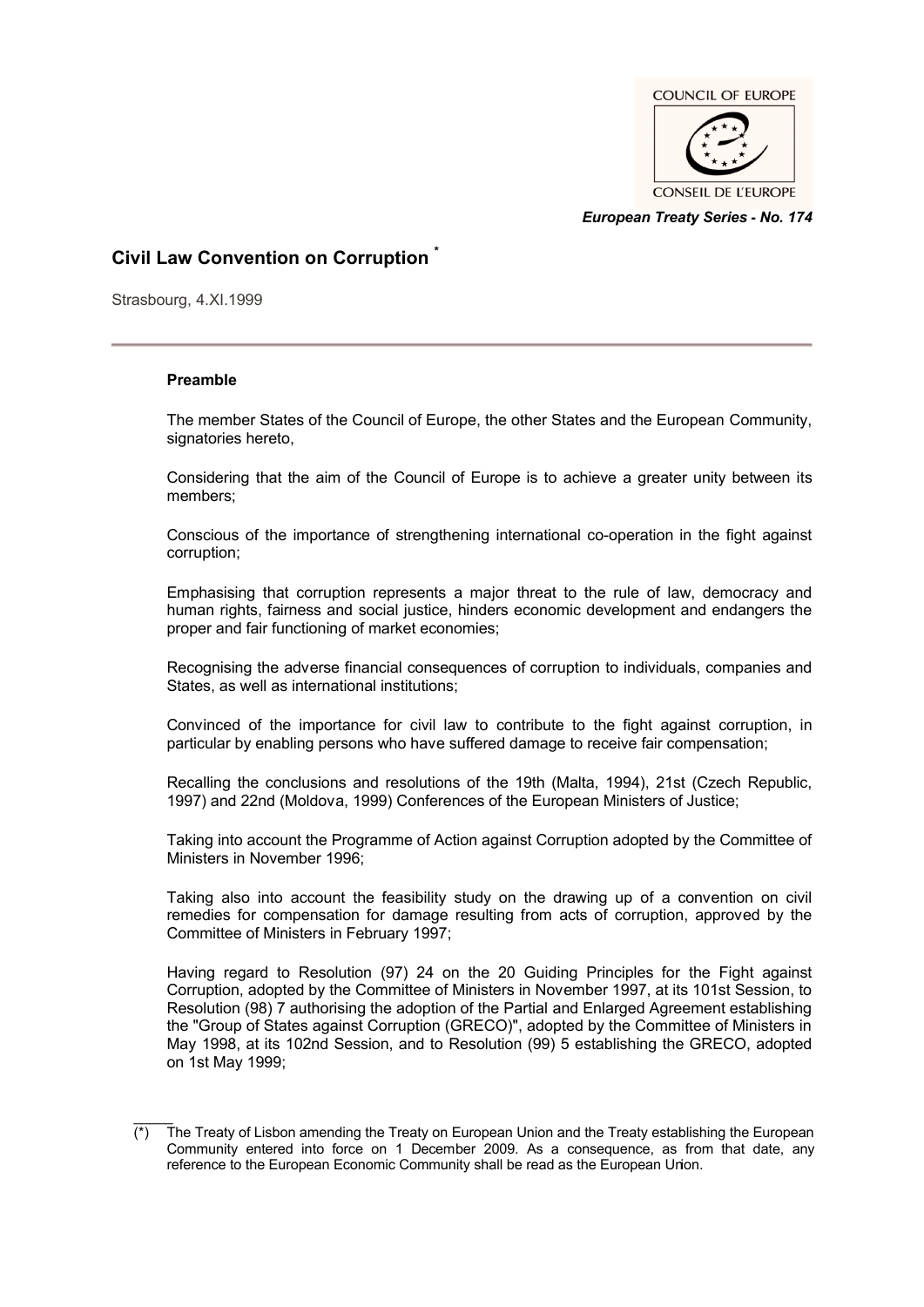Recalling the Final Declaration and the Action Plan adopted by the Heads of State and Government of the member States of the Council of Europe at their 2nd summit in Strasbourg, in October 1997,

Have agreed as follows:

#### **Chapter I – Measures to be taken at national level**

### **Article 1 – Purpose**

Each Party shall provide in its internal law for effective remedies for persons who have suffered damage as a result of acts of corruption, to enable them to defend their rights and interests, including the possibility of obtaining compensation for damage.

#### **Article 2 – Definition of corruption**

For the purpose of this Convention, "corruption" means requesting, offering, giving or accepting, directly or indirectly, a bribe or any other undue advantage or prospect thereof, which distorts the proper performance of any duty or behaviour required of the recipient of the bribe, the undue advantage or the prospect thereof.

## **Article 3 – Compensation for damage**

- 1 Each Party shall provide in its internal law for persons who have suffered damage as a result of corruption to have the right to initiate an action in order to obtain full compensation for such damage.
- 2 Such compensation may cover material damage, loss of profits and non-pecuniary loss.

#### **Article 4 – Liability**

- 1 Each Party shall provide in its internal law for the following conditions to be fulfilled in order for the damage to be compensated:
	- i the defendant has committed or authorised the act of corruption, or failed to take reasonable steps to prevent the act of corruption;
	- ii the plaintiff has suffered damage; and
	- iii there is a causal link between the act of corruption and the damage.
- 2 Each Party shall provide in its internal law that, if several defendants are liable for damage for the same corrupt activity, they shall be jointly and severally liable.

#### **Article 5 – State responsibility**

Each Party shall provide in its internal law for appropriate procedures for persons who have suffered damage as a result of an act of corruption by its public officials in the exercise of their functions to claim for compensation from the State or, in the case of a non-state Party, from that Party's appropriate authorities.

# **Article 6 – Contributory negligence**

Each Party shall provide in its internal law for the compensation to be reduced or disallowed having regard to all the circumstances, if the plaintiff has by his or her own fault contributed to the damage or to its aggravation.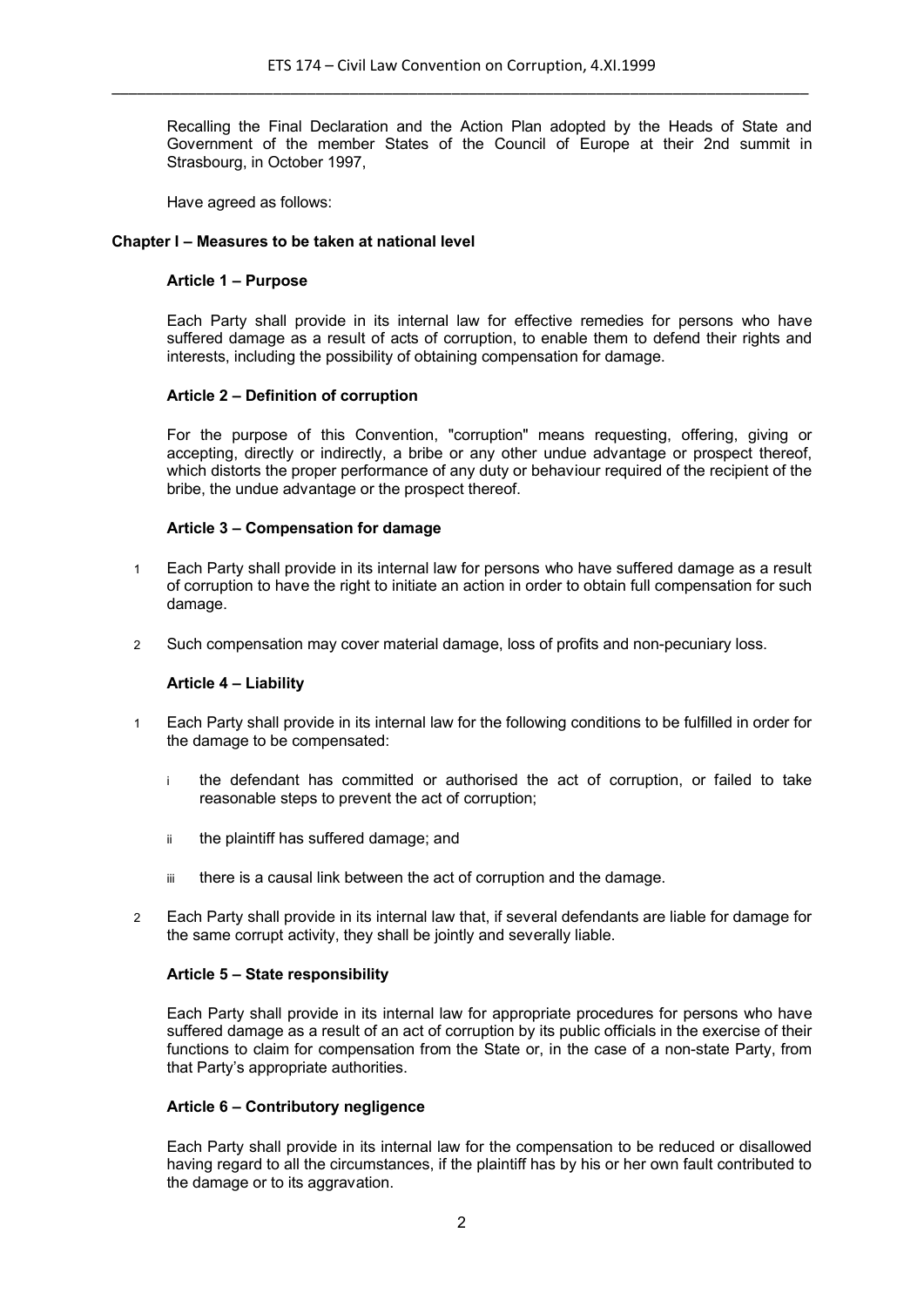# **Article 7 – Limitation periods**

- 1 Each Party shall provide in its internal law for proceedings for the recovery of damages to be subject to a limitation period of not less than three years from the day the person who has suffered damage became aware or should reasonably have been aware, that damage has occurred or that an act of corruption has taken place, and of the identity of the responsible person. However, such proceedings shall not be commenced after the end of a limitation period of not less than ten years from the date of the act of corruption.
- 2 The laws of the Parties regulating suspension or interruption of limitation periods shall, if appropriate, apply to the periods prescribed in paragraph 1.

## **Article 8 – Validity of contracts**

- 1 Each Party shall provide in its internal law for any contract or clause of a contract providing for corruption to be null and void.
- 2 Each Party shall provide in its internal law for the possibility for all parties to a contract whose consent has been undermined by an act of corruption to be able to apply to the court for the contract to be declared void, notwithstanding their right to claim for damages.

## **Article 9 – Protection of employees**

Each Party shall provide in its internal law for appropriate protection against any unjustified sanction for employees who have reasonable grounds to suspect corruption and who report in good faith their suspicion to responsible persons or authorities.

## **Article 10 – Accounts and audits**

- 1 Each Party shall, in its internal law, take any necessary measures for the annual accounts of companies to be drawn up clearly and give a true and fair view of the company's financial position.
- 2 With a view to preventing acts of corruption, each Party shall provide in its internal law for auditors to confirm that the annual accounts present a true and fair view of the company's financial position.

#### **Article 11 – Acquisition of evidence**

Each Party shall provide in its internal law for effective procedures for the acquisition of evidence in civil proceedings arising from an act of corruption.

## **Article 12 – Interim measures**

Each Party shall provide in its internal law for such court orders as are necessary to preserve the rights and interests of the parties during civil proceedings arising from an act of corruption.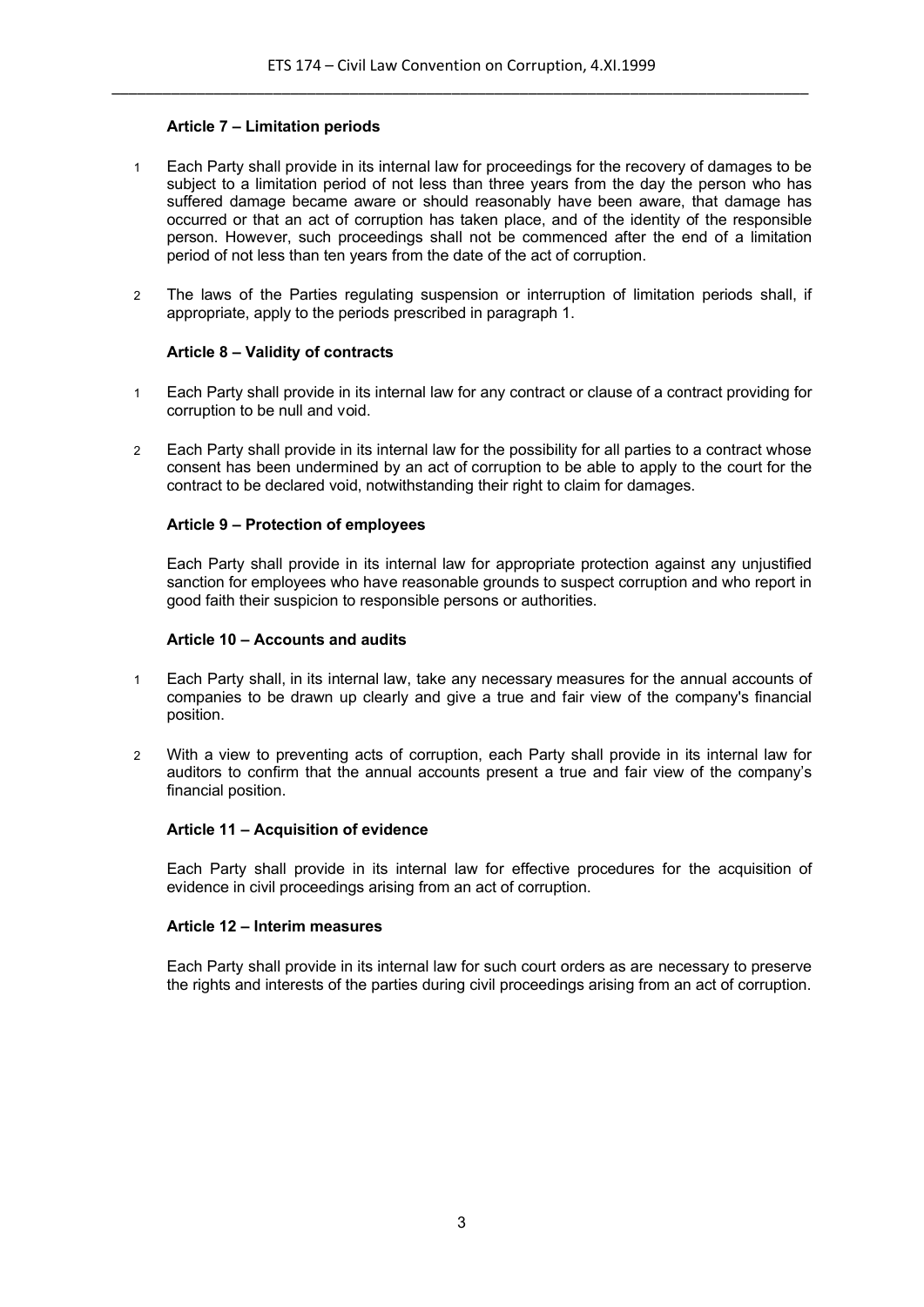# **Chapter II – International co-operation and monitoring of implementation**

#### **Article 13 – International co-operation**

The Parties shall co-operate effectively in matters relating to civil proceedings in cases of corruption, especially concerning the service of documents, obtaining evidence abroad, jurisdiction, recognition and enforcement of foreign judgements and litigation costs, in accordance with the provisions of relevant international instruments on international cooperation in civil and commercial matters to which they are Party, as well as with their internal law.

## **Article 14 – Monitoring**

The Group of States against Corruption (GRECO) shall monitor the implementation of this Convention by the Parties.

#### **Chapter III – Final clauses**

## **Article 15 – Signature and entry into force**

- 1 This Convention shall be open for signature by the member States of the Council of Europe, by non-member States that have participated in its elaboration and by the European Community.
- 2 This Convention is subject to ratification, acceptance or approval. Instruments of ratification, acceptance or approval shall be deposited with the Secretary General of the Council of Europe.
- 3 This Convention shall enter into force on the first day of the month following the expiration of a period of three months after the date on which fourteen signatories have expressed their consent to be bound by the Convention in accordance with the provisions of paragraph 1. Any such signatory, which is not a member of the Group of States against Corruption (GRECO) at the time of ratification, acceptance or approval, shall automatically become a member on the date the Convention enters into force.
- 4 In respect of any signatory which subsequently expresses its consent to be bound by it, the Convention shall enter into force on the first day of the month following the expiration of a period of three months after the date of the expression of their consent to be bound by the Convention in accordance with the provisions of paragraph 1. Any signatory, which is not a member of the Group of States against Corruption (GRECO) at the time of ratification, acceptance or approval, shall automatically become a member on the date the Convention enters into force in its respect.
- 5 Any particular modalities for the participation of the European Community in the Group of States against Corruption (GRECO) shall be determined as far as necessary by a common agreement with the European Community.

# **Article 16 – Accession to the Convention**

1 After the entry into force of this Convention, the Committee of Ministers of the Council of Europe, after consulting the Parties to the Convention, may invite any State not a member of the Council and not having participated in its elaboration to accede to this Convention, by a decision taken by the majority provided for in Article 20.d. of the Statute of the Council of Europe and by the unanimous vote of the representatives of the Parties entitled to sit on the Committee.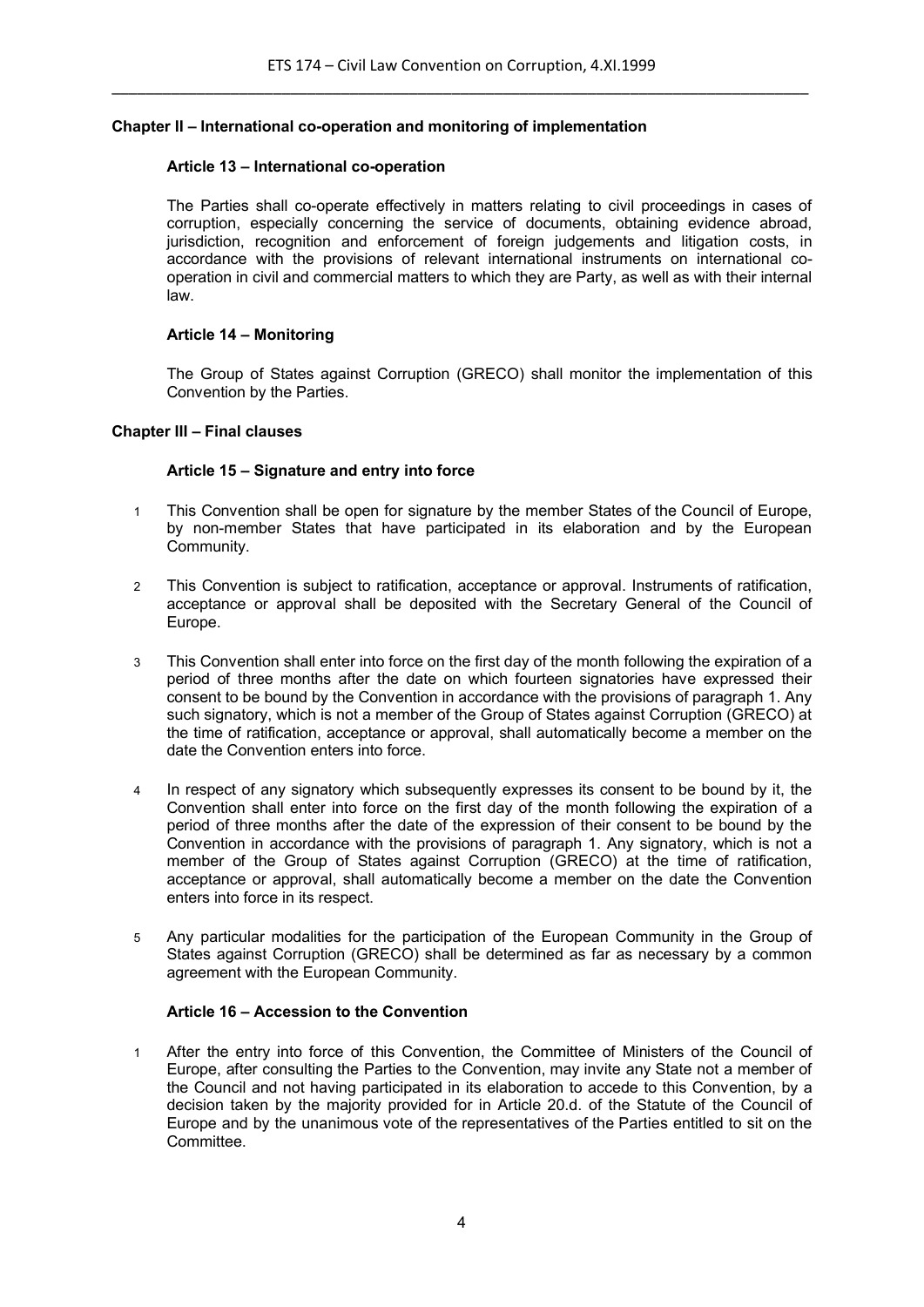2 In respect of any State acceding to it, the Convention shall enter into force on the first day of the month following the expiration of a period of three months after the date of deposit of the instrument of accession with the Secretary General of the Council of Europe. Any State acceding to this Convention shall automatically become a member of the GRECO, if it is not already a member at the time of accession, on the date the Convention enters into force in its respect.

# **Article 17 – Reservations**

No reservation may be made in respect of any provision of this Convention.

# **Article 18 – Territorial application**

- 1 Any State or the European Community may, at the time of signature or when depositing its instrument of ratification, acceptance, approval or accession, specify the territory or territories to which this Convention shall apply.
- 2 Any Party may, at any later date, by a declaration addressed to the Secretary General of the Council of Europe, extend the application of this Convention to any other territory specified in the declaration. In respect of such territory the Convention shall enter into force on the first day of the month following the expiration of a period of three months after the date of receipt of such declaration by the Secretary General.
- 3 Any declaration made under the two preceding paragraphs may, in respect of any territory specified in such declaration, be withdrawn by a notification addressed to the Secretary General. The withdrawal shall become effective on the first day of the month following the expiration of a period of three months after the date of receipt of such notification by the Secretary General.

# **Article 19 – Relationship to other instruments and agreements**

- 1 This Convention does not affect the rights and undertakings derived from international multilateral instruments concerning special matters.
- 2 The Parties to the Convention may conclude bilateral or multilateral agreements with one another on the matters dealt with in this Convention, for purposes of supplementing or strengthening its provisions or facilitating the application of the principles embodied in it or, without prejudice to the objectives and principles of this Convention, submit themselves to rules on this matter within the framework of a special system which is binding at the moment of the opening for signature of this Convention.
- 3 If two or more Parties have already concluded an agreement or treaty in respect of a subject which is dealt with in this Convention or otherwise have established their relations in respect of that subject, they shall be entitled to apply that agreement or treaty or to regulate these relations accordingly, in lieu of the present Convention.

# **Article 20 – Amendments**

- 1 Amendments to this Convention may be proposed by any Party, and shall be communicated by the Secretary General of the Council of Europe to the member States of the Council of Europe, to the non member States which have participated in the elaboration of this Convention, to the European Community, as well as to any State which has acceded to or has been invited to accede to this Convention in accordance with the provisions of Article 16.
- 2 Any amendment proposed by a Party shall be communicated to the European Committee on Legal Co-operation (CDCJ) which shall submit to the Committee of Ministers its opinion on that proposed amendment.